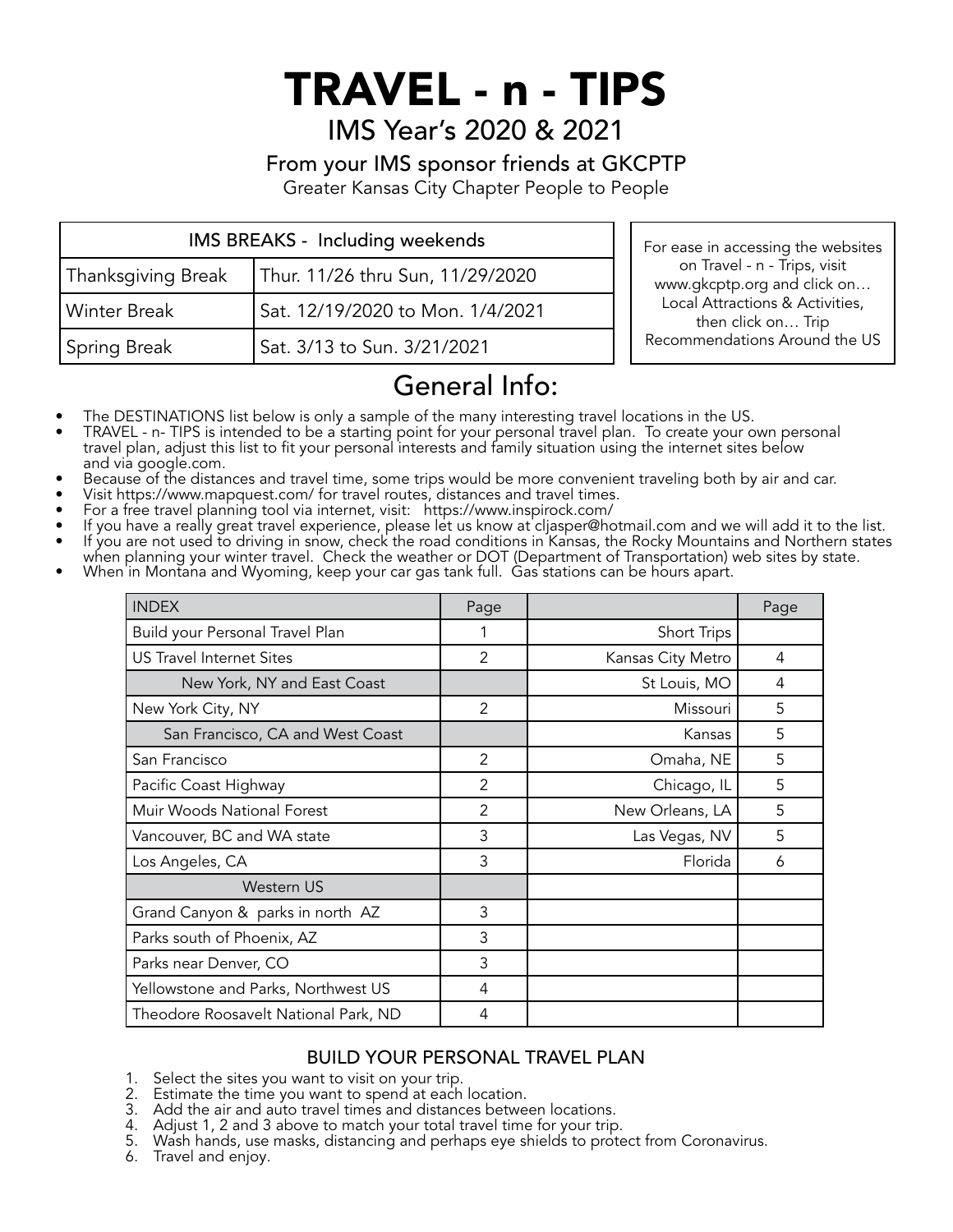### US TRAVEL INTERNET SITES

http://www.planetware.com/tourist-attractions/usa-us.htm

http://travel.usnews.com/rankings/best-usa-vacations/

https://www.inspirock.com/united-states-trip-planner?gclid=EAIaIQobChMIzMqf38ua1QI- V1xiBCh1SZgzGEAMYASAAEgIu6vD\_BwE

https://www.google.com/search?q=tourist+attractions+in+usa+by+state&cad=h

http://www.msn.com/en-us/travel/tripideas/the-best-national-Park-in-every-state/ss-BBtfKpN?li=BB- nb7Kz#image=51

https://www.tripsavvy.com/united-states-national-parks-by-state-4079039

https://www.tripadvisor.com/

### DESTINATIONS OF INTEREST… Just a starting list.

| New York City, New York, East Coast                                        |        |  |
|----------------------------------------------------------------------------|--------|--|
| Consider a 3 to 5 day trip in New York City, New York                      |        |  |
| MOMA Museum of Modern Art                                                  | NY, NY |  |
| <b>Battery Park</b>                                                        | NY, NY |  |
| Ferry; Battery Park to Staten Island                                       | NY, NY |  |
| China Town                                                                 | NY, NY |  |
| Walkway; Battery Park W & N along Hudson River                             | NY, NY |  |
| High Line                                                                  | NY, NY |  |
| Central Park                                                               | NY, NY |  |
| <b>Times Square</b>                                                        | NY, NY |  |
| M&M Store on Times Square                                                  | NY, NY |  |
| Atlantic Avenue in Brooklyn                                                | NY, NY |  |
| World Trade Center area 9-11 Memorial                                      | NY, NY |  |
| Metropolitan Art Museum                                                    | NY, NY |  |
| http://www.planetware.com/tourist-attractions-/new-york-city-us-ny-nyc.htm |        |  |
| http://www.thehighline.org/visit                                           |        |  |

| San Francisco, California & West Coast                                                                                  |                   |  |
|-------------------------------------------------------------------------------------------------------------------------|-------------------|--|
| Consider 2 to 4 days in San Francisco, California                                                                       |                   |  |
| Fisherman's Wharf                                                                                                       | San Francisco, CA |  |
| Walk from Crissey Field and cross Golden Gate Bridge                                                                    | San Francisco, CA |  |
| Exploratorium (Children's Science Museum)                                                                               | San Francisco, CA |  |
| Sausalito, charming town just East of the Golden Gate Bridge                                                            | San Francisco, CA |  |
| http://www.sftravel.com/article/top-20-attractions-san-francisco                                                        |                   |  |
| About 1,000 km from San Francisco, California to Crescent City.<br>Choose your time and drive distance from 2 to 5 days |                   |  |
| Pacific Coast Highway California State Rt. 1                                                                            | California        |  |
| https://roadtrippers.com/trips/10387149                                                                                 |                   |  |
| Consider a short 1 day trip from San Francisco / Sausalito, California                                                  |                   |  |
| Muir Woods National Forest<br>California                                                                                |                   |  |
| https://www.nps.gov/muwo/planyourvisit/maps.htm                                                                         |                   |  |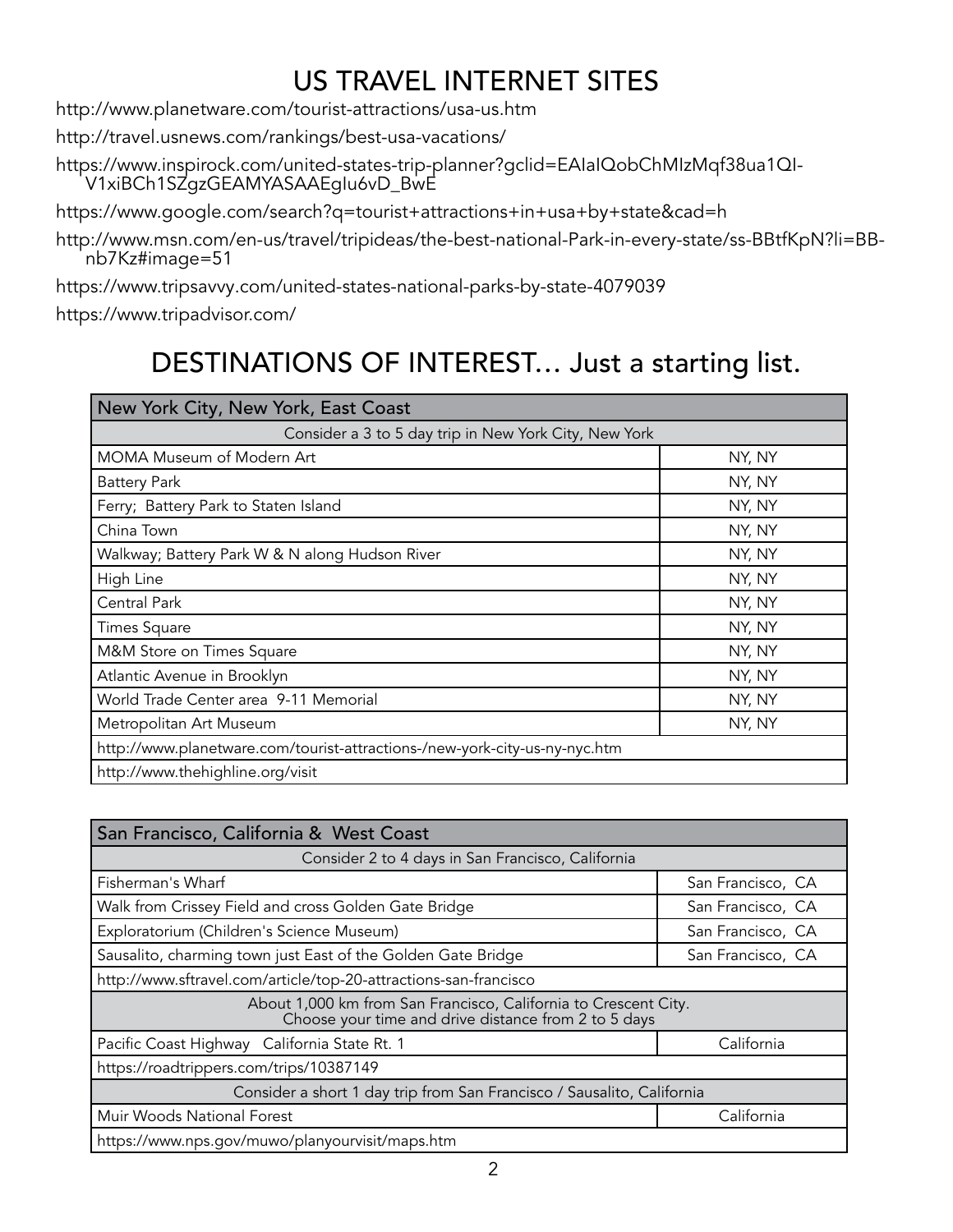| California & West Coast - cont.                                                           |                          |  |
|-------------------------------------------------------------------------------------------|--------------------------|--|
| Choose your time in Los Angeles, California from 2 to 4 days depending on your interests. |                          |  |
| Los Angeles                                                                               | California               |  |
| Hollywood                                                                                 | California               |  |
| Universal Studios Hollywood                                                               | California               |  |
| Griffith Observatory                                                                      | California               |  |
| The Getty Center                                                                          | California               |  |
| Yosemite, www.yosemite.com                                                                | California               |  |
| http://www.planetware.com/tourist-attractions-/los-angeles-us-ca-la.htm                   |                          |  |
| Consider 3 to 5 days visiting Vancouver, British Columbia and Northern Washington State   |                          |  |
| Mount Rainier National Park                                                               | Washington               |  |
| Seattle                                                                                   | Washington               |  |
| Vancouver                                                                                 | British Columbia, Canada |  |
| Victoria & Butchart Gardens (Vancouver Island)                                            | British Columbia, Canada |  |
| https://www.tourismvancouver.com/vancouver/                                               |                          |  |
| https://www.nps.gov/mora/index.htm                                                        |                          |  |
| http://www.visitseattle.org/things-to-do/                                                 |                          |  |

| <b>Western US</b>                                                                                                                                                           |                      |  |
|-----------------------------------------------------------------------------------------------------------------------------------------------------------------------------|----------------------|--|
| Consider a 4 to 5 day drive North from Phoenix, Arizona to Grand Canyon, then East to<br>various canyons, then South to the Petrified National Forest, then back to Phoenix |                      |  |
| <b>Desert Botanical Gardens</b>                                                                                                                                             | Phoenix, AZ          |  |
| Camelback Mountain                                                                                                                                                          | Phoenix, AZ          |  |
| Montezuma Castle                                                                                                                                                            | Arizona              |  |
| Grand Canyon & Bright Angel Trail                                                                                                                                           | Arizona              |  |
| <b>Petrified Forest National Park</b>                                                                                                                                       | Arizona              |  |
| <b>Painted Desert</b>                                                                                                                                                       | Arizona              |  |
| Canyon De Chelly                                                                                                                                                            | Arizona              |  |
| Sedona                                                                                                                                                                      | Arizona              |  |
| http://www.planetware.com/tourist-attractions/arizona-usaz.htm                                                                                                              |                      |  |
| Consider a 3 day driving trip South from Phoenix, Arizona                                                                                                                   |                      |  |
| Sagauro National Park                                                                                                                                                       | Arizona              |  |
| Casa Grande Ruins                                                                                                                                                           | Arizona              |  |
| Reid Zoo Park                                                                                                                                                               | Tucson, AZ           |  |
| http://www.planetware.com/tourist-attractions-/tucson-us-az-t.htm                                                                                                           |                      |  |
| Consider a 2 to 4 day driving trip from Denver, Colorado                                                                                                                    |                      |  |
| Garden of the Gods                                                                                                                                                          | Colorado Springs, CO |  |
| <b>Pikes Peak</b>                                                                                                                                                           | Colorado Springs, CO |  |
| <b>Estes Park</b>                                                                                                                                                           | Estes Park, CO       |  |
| Rocky Mountain National Park                                                                                                                                                | Estes Park, CO       |  |
| Trail Ridge Road                                                                                                                                                            | Estes Park, CO       |  |
| Denver Botanical Garden                                                                                                                                                     | Denver, CO           |  |
| Denver Zoo                                                                                                                                                                  | Denver, CO           |  |
| http://www.planetware.com/tourist-attractions/colorado-usco.htm                                                                                                             |                      |  |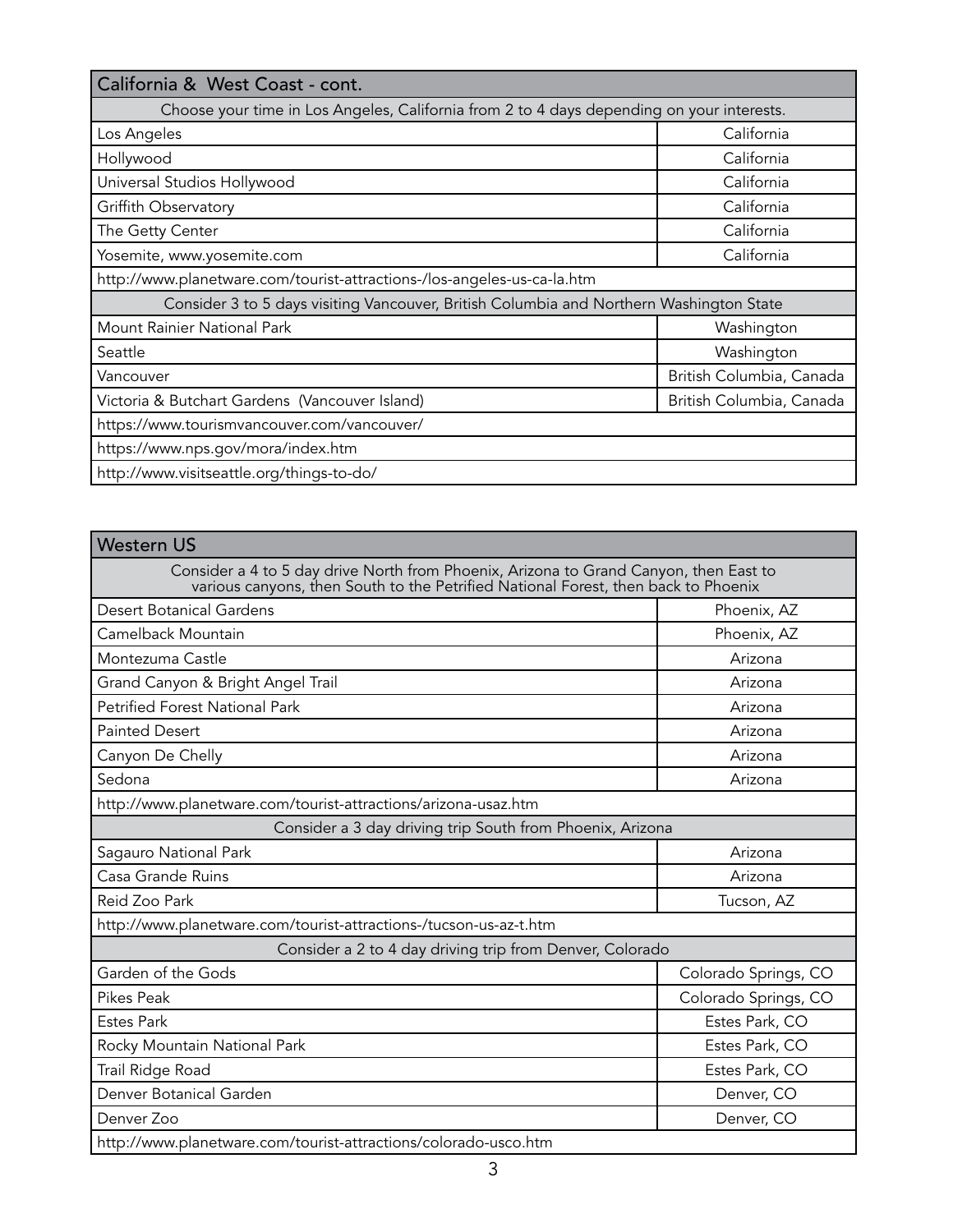| Western US - cont.                                                                                   |                   |  |
|------------------------------------------------------------------------------------------------------|-------------------|--|
| Consider a 5 to 6 day driving trip through the Parks from Minneapolis, Minnesota to Denver, Colorado |                   |  |
| Yellowstone National Park                                                                            | Wyoming - Montana |  |
| http://www.planetware.com/tourist-attractions/wyoming-uswy.htm                                       |                   |  |
| http://www.planetware.com/tourist-attractions/montana-usmt.htm                                       |                   |  |
| <b>Arches National Park</b>                                                                          | Utah              |  |
| <b>Bryce National Park</b>                                                                           | Utah              |  |
| <b>Zion National Park</b>                                                                            | Utah              |  |
| www.visitutah.com                                                                                    |                   |  |
| <b>Badlands National Park</b>                                                                        | South Dakota      |  |
| Mount Rushmore                                                                                       | South Dakota      |  |
| <b>Black Hills National Park.</b>                                                                    | South Dakota      |  |
| http://www.planetware.com/tourist-attractions/south-dakota-ussd.htm                                  |                   |  |
| A remote beautiful location; likely it's too remote for IMS travel                                   |                   |  |
| <b>Theodore Roosevelt National Park</b>                                                              | North Dakota      |  |
| http://www.planetware.com/tourist-attractions/north-dakota-usnd.htm                                  |                   |  |
| http://www.planetware.com/tourist-attractions/missouri-usmo.htm                                      |                   |  |

| <b>Short Trips</b>                                                                                             |                                |  |
|----------------------------------------------------------------------------------------------------------------|--------------------------------|--|
| Kansas City Metropolitan Area- day trips                                                                       |                                |  |
| Truman Museum and Library                                                                                      | Independence, MO               |  |
| Overland Park Arboretum                                                                                        | Overland Park, KS              |  |
| Nelson-Atkins Art Museum                                                                                       | Kansas City, MO                |  |
| Worlds of Fun                                                                                                  | Kansas City, MO                |  |
| Oceans of Fun                                                                                                  | Kansas City, MO                |  |
| Kansas City Zoo, https://www.kansascityzoo.org/                                                                | Kansas City, MO                |  |
| Country Club Plaza                                                                                             | Kansas City, MO                |  |
| National World War I Museum, https://www.theworldwar.org/                                                      | Kansas City, MO                |  |
| Pak Halal Intnl. grocery, https://www.pakhalalinternational.com/                                               | Lenexa, KS                     |  |
| Watkins Mill, https://mostateparks.com/park/watkins-mill-state-park                                            | North of Excelsior Springs, MO |  |
| Battle of Lexington State Historic Site,<br>https://mostateparks.com/park/battle-lexington-state-historic-site | Lexington, Missouri            |  |
| https://www.google.com/search?site=&source=hp&q=kansas+city+tourism&oq=Kansas+City+tourism                     |                                |  |
| http://www.visitkc.com/visitors/things-do/attractions/list?                                                    |                                |  |
| https://www.tripadvisor.com/Attractions-g44535-Activities-Kansas_City_Missouri.html                            |                                |  |
| St. Louis, Missouri - 2 to 3 days                                                                              |                                |  |
| Gateway Arch                                                                                                   | St. Louis, MO                  |  |
| Missouri Botanical Garden                                                                                      | St. Louis, MO                  |  |
| St. Louis Children's Science Museum                                                                            | St. Louis, MO                  |  |
| St. Louis Art Museum                                                                                           | St. Louis, MO                  |  |
| Forest Park                                                                                                    | St. Louis, MO                  |  |
| Grant's Farm                                                                                                   | St. Louis, MO                  |  |
| http://www.saintlouis.kidsoutandabout.com/content/top-20-places-take-kids-st-louis-area                        |                                |  |
| https://explorestlouis.com/25-things-to-do-in-st-louis/                                                        |                                |  |
|                                                                                                                |                                |  |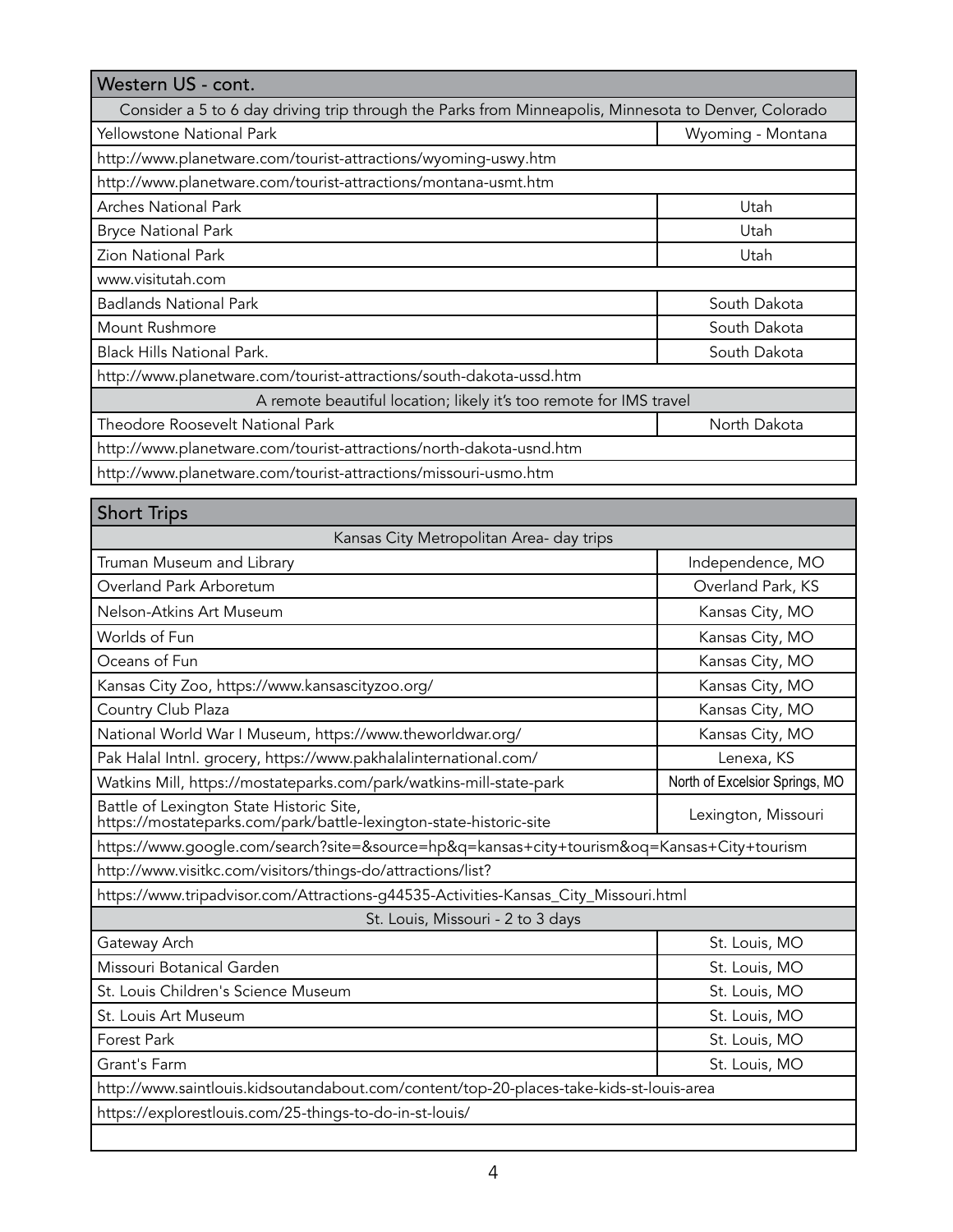| Short Trips - cont.                                                                          |                 |  |
|----------------------------------------------------------------------------------------------|-----------------|--|
| Missouri - 1 day or weekend trips                                                            |                 |  |
| Lake of the Ozarks                                                                           | Missouri        |  |
| Table Rock Lake                                                                              | Missouri        |  |
| <b>Branson</b>                                                                               | Branson, MO     |  |
| Onandaga Cave State Park                                                                     | Missouri        |  |
| https://www.google.com/destination/compare?q=missouri+tourism&site=search&output=search&dest |                 |  |
| https://www.tripadvisor.com/Tourism-g28946-Missouri-Vacations.html                           |                 |  |
| Kansas - 1 day or weekend trips                                                              |                 |  |
| Eisenhower Museum                                                                            | Abilene, KS     |  |
| Sternberg Museum of Natural history                                                          | Hays, KS        |  |
| Botanica, Wichita, KS                                                                        | Wichita, KS     |  |
| Cosmosphere - Space Museum, https://cosmo.org/                                               | Hutchinson, KS  |  |
| https://www.travelks.com/ksbucketlist/?utm_source=madden&utm_medium=google&utmgclid=         |                 |  |
| http://www.planetware.com/tourist-attractions/kansas-usks.htm                                |                 |  |
| https://www.eisenhower.archives.gov/                                                         |                 |  |
| https://www.tripadvisor.com/Tourism-g28937-Kansas-Vacations.html                             |                 |  |
| Nebraska, Omaha - 1 to 3 days                                                                |                 |  |
| Henry Doorly Omaha Zoo                                                                       | Omaha, NE       |  |
| Lauritzen Gardens                                                                            | Omaha, NE       |  |
| Omaha Children's Museum                                                                      | Omaha, NE       |  |
| Joslyn Art Museum                                                                            | Omaha, NE       |  |
| https://www.visitomaha.com/things-to-do/attractions/top-attractions/                         |                 |  |
| Illinois, Chicago - 2 to 4 days                                                              |                 |  |
| Art Institute of Chicago                                                                     | Chicago, IL     |  |
| Millenium Park                                                                               | Chicago, IL     |  |
| Michigan Ave and the Magnificient Mile                                                       | Chicago, IL     |  |
| Museum of Science and Industry                                                               | Chicago, IL     |  |
| Navy Pier                                                                                    | Chicago, IL     |  |
| http://www.planetware.com/tourist-attractions-/chicago-us-il-chi.htm                         |                 |  |
| https://www.tripadvisor.com/Attraction_Products-g35805-Chicago_Illinois.html                 |                 |  |
| https://www.choosechicago.com/                                                               |                 |  |
| Louisiana, New Orleans - 2 to 3 days                                                         |                 |  |
| French Quarter & Food                                                                        | New Orleans, LA |  |
| www.planetware.com/tourist-attractions-/new-orleans-us-la-no.htm                             |                 |  |
| Nevada, Las Vegas - 2 to 4 days                                                              |                 |  |
| Gambling                                                                                     | Las Vegas, NV   |  |
| Shows                                                                                        | Las Vegas, NV   |  |
| Red Rock National Canyon                                                                     | Nevada          |  |
| www.lasvegastourism.com/                                                                     |                 |  |
| www.lasvegas.com/                                                                            |                 |  |